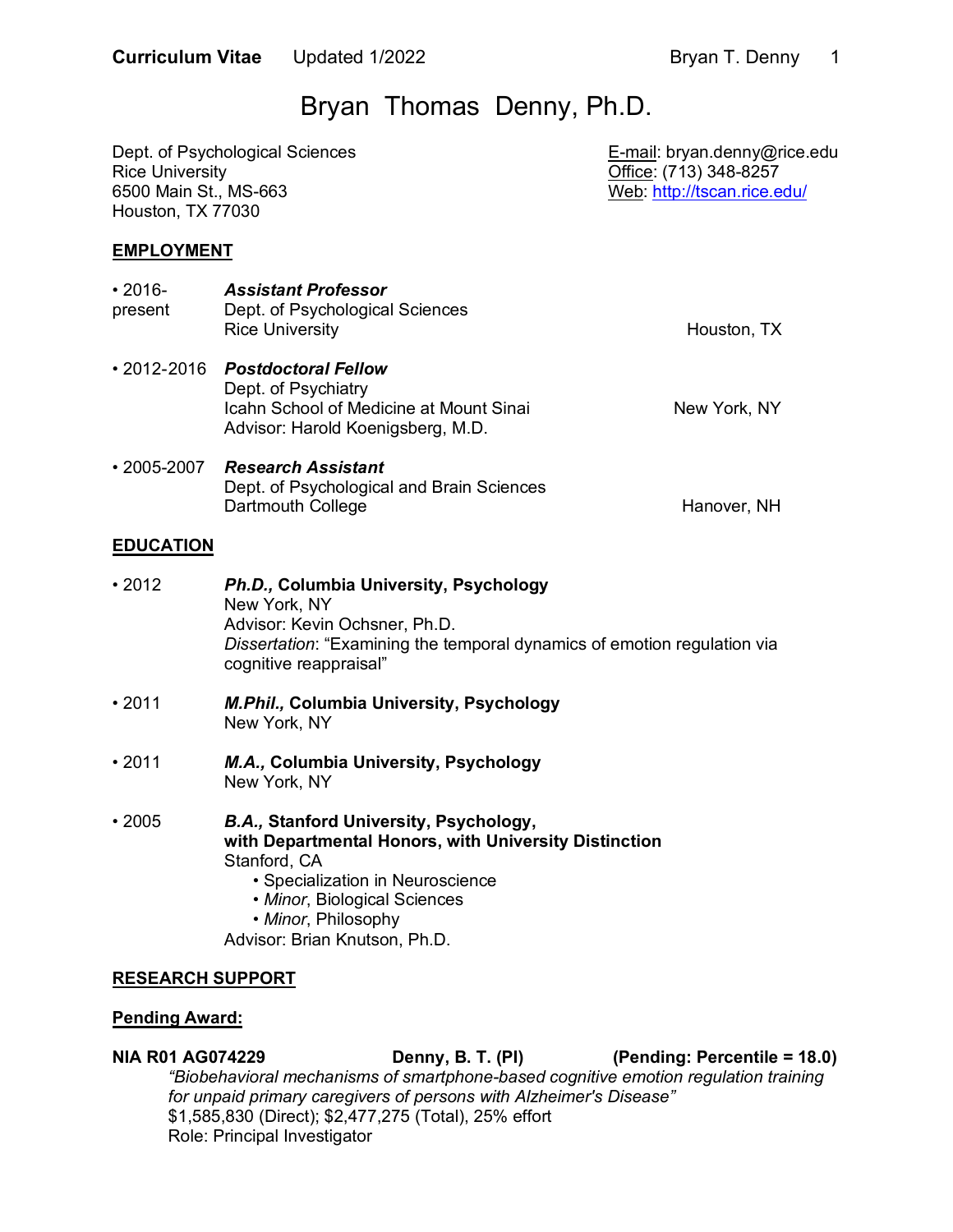#### **NIA F31 AG074648**  *"From stress to dementia risk: An examination of psychological, affective, and neurobiological mechanisms underlying cognitive health and immune function"*  Wu-Chung, E. L. (PI) (Pending: Impact Score = 34) \$174,505 (Total) Role: Consultant

#### **Current / Awarded:**

 **Rice University SSRI Denny, B. T. (PI) 2022-2023**  Rice University Social Sciences Research Institute (SSRI) Seed Money Grant  *"Investigating the neural mechanisms underlying emotion regulation training"*  \$10,000 Role: Principal Investigator

#### **NIMH R61/R33 MH125130** Koenigsberg, H. W. (PI) 2021-2023

 *"Cognitive reappraisal training targeting emotion circuits as a therapeutic intervention in*  \$2,916,770 (Direct); \$4,799,017 (Total), 5% effort *borderline patients"*  Role: Co-Investigator

#### **NIA R21 AG061597 NIA R21 AG061597 Denny, B. T. (PI), Fagundes, C. P. (MPI) 2020-2022**

 \$286,222 (Direct); \$445,155 (Total), 20% effort Role: Principal Investigator (Contact PI) *"Neural mechanisms of enhancing emotion regulation in bereaved spouses"* 

#### **NIA R01 AG062690**

**NIA R01 AG062690 Fagundes, C. P. (PI) 2019-2024** 

 \$3,925,000 (Total), 10% effort *"Individual differences in dementia spousal caregiver burden: A biobehavioral approach"*  Role: Co-Investigator

#### **Rice University IDEA**  InterDisciplinary Excellence Award King, D. D. (PI), Sano, A., & Denny, B. T. (Co-PI's) 2019-2021

 *"Fostering positive emotions and psycho-physio resilience in job seekers and beyond"*  Role: Co-Principal Investigator (Co-PI) \$74,967

## **NEA 1855491-38-C**

# **NEA 1855491-38-C Fagundes, C. P. (PI) 2019-2022**

 *"Music creativity intervention for cognitively impaired patients"*  \$300,000 (Total), cost share effort Role: Co-Investigator

#### **NHLBI F31 HL147394 Shahane, A. D. (PI) 2019-2022**

 *"Psychological and inflammatory biobehavioral mechanisms underlying the association between bereavement and cardiovascular disease"*  \$221,916 (Total) Role: Sponsor

#### **NSF 1853936**

**NSF 1853936 DeLucia, P. (PI) 2018-2022** 

 *"REU Site: Translational Research in Psychological Sciences: Human Factors at Rice University"*  \$264,077 (Total) Role: Senior Personnel / Faculty Mentor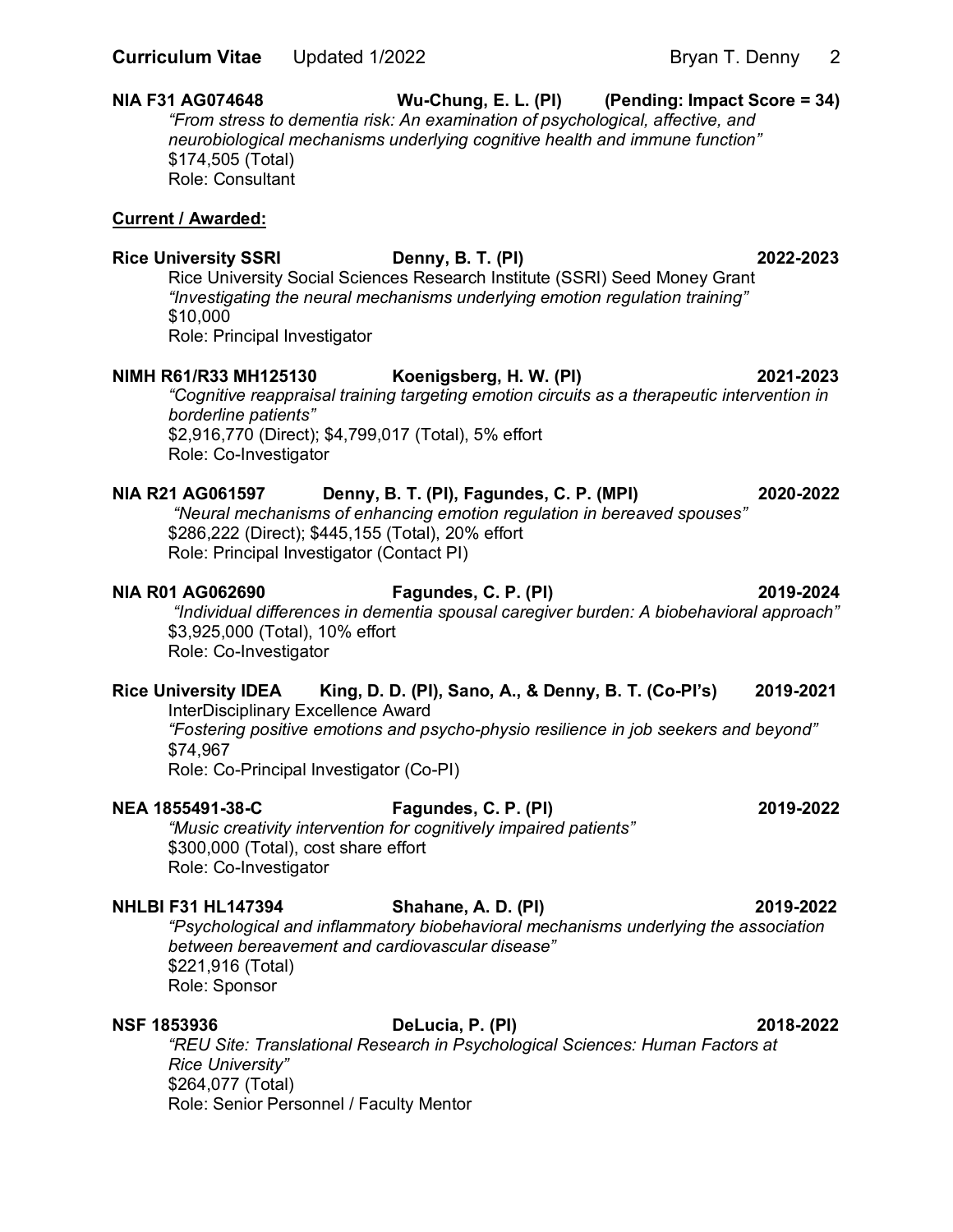**Completed:** 

## Rice University **Denny, B. T. (PI)** 2020-2021 Dept. of Psychological Sciences COVID-19 Research Support  *"Emotion regulation during COVID-19 social distancing: Examining relationships with stress, health, and well-being"*  Role: Principal Investigator **Rice University FIF**  Faculty Initiatives Fund Award  *"Neurobiological mechanisms of reappraisal training in bereaved spouses"*  Role: Principal Investigator Baylor College of Medicine Denny, B. T. (PI) **2016-2017**  Core for Advanced Magnetic Resonance Imaging Pilot Time Award  *"Neurobiological mechanisms of reappraisal training in bereaved spouses"*  Role: Principal Investigator  **NIMH F32 MH105119 Denny, B. T. (PI) 2015-2016**  Ruth L. Kirschstein National Research Service Award (NRSA) Individual Postdoctoral Fellowship, National Institute of Mental Health  *"Predicting long-term clinical outcomes in borderline patients"*  \$58,742 (Total) Role: Principal Investigator  **Stanford University 2004-2005**  Stanford Undergraduate Research Programs (URP) Grant to support  *"Localizing neural responses to affective stimuli in depressed and healthy*  \$1,000 **Denny, B. T. (PI), Fagundes, C. P. (Co-PI) 2017-2019** \$50,000 \$5,000 honors thesis research *volunteers"*  \$4,300

#### **AWARDS AND HONORS**

- Finalist, *Sophia Meyer Farb Prize for Teaching*, Rice University, 2020.
- Nominee, *Outstanding Undergraduate Research Mentor Award*, Rice University, 2020.
- *Poster Award,* Social and Affective Neuroscience Society, 2019.
- *Rising Star,* Association for Psychological Science, 2018.
- *Ruth L. Kirschstein F32 National Research Service Award (NRSA),* NIMH/NIH, 2015-2016.
- *Travel Award,* Office of Postdoctoral Affairs, Icahn School of Medicine at Mount Sinai, 2015.
- *Travel Award,* Office of Postdoctoral Affairs, Icahn School of Medicine at Mount Sinai, 2013.
- *Travel Award,* Social and Affective Neuroscience Society, 2013.
- *Travel Award,* Columbia University, Dept. of Psychology, 2008-2012.
- *Neuroscience Fellowship,* Columbia University, Graduate School of Arts and Sciences, 2010-2012.
- *Faculty Fellowship,* Columbia University, Graduate School of Arts and Sciences, 2007-2010.
- *Phi Beta Kappa,* Stanford University, 2005.
- *University Distinction,* Stanford University, 2005.
- *Firestone Medal for Excellence in Undergraduate Research*, Honorable Mention, Stanford University, 2005.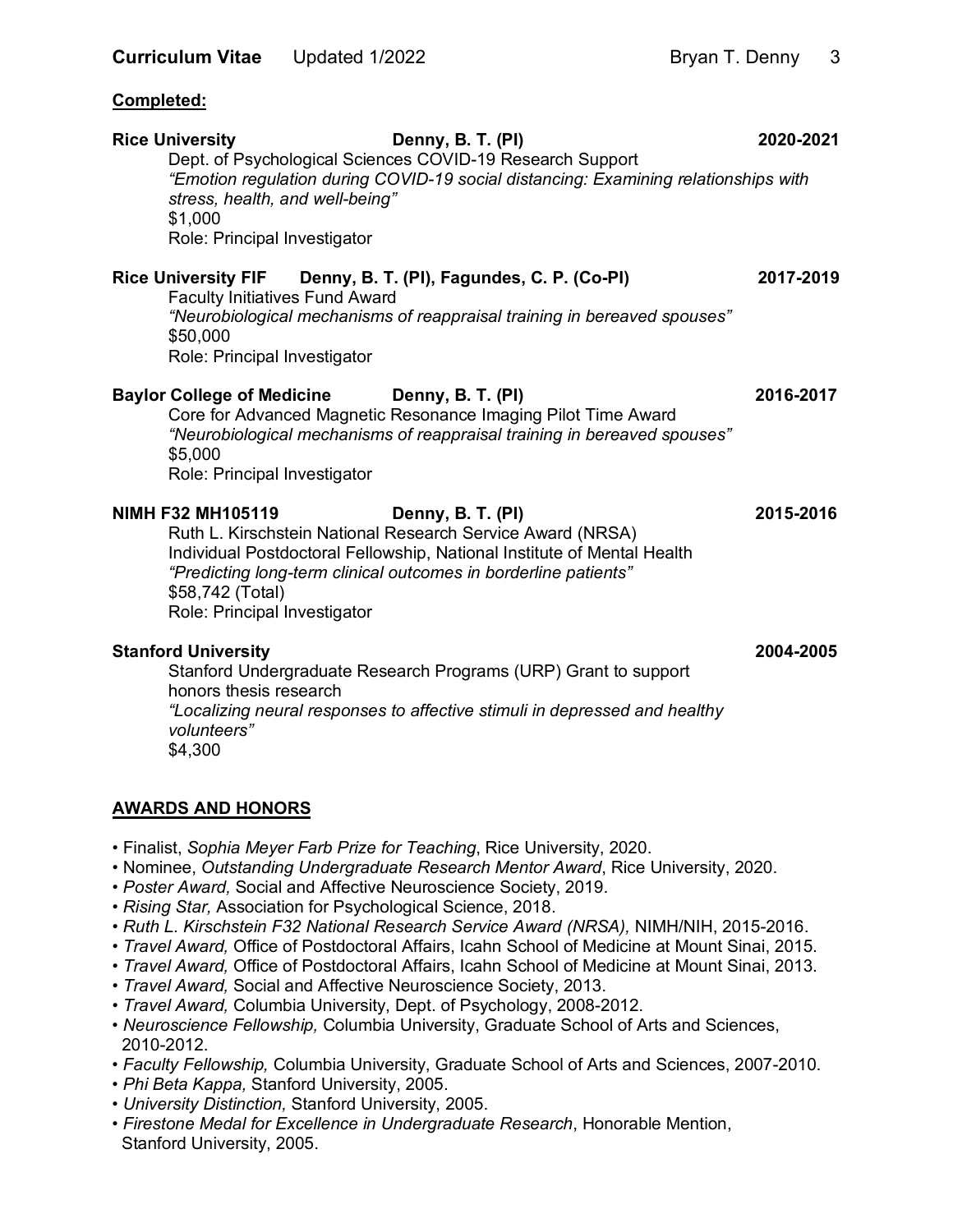• *Psi Chi, National Honor Society in Psychology,* Stanford University, 2004.

 • *Robert C. Byrd Honors Scholarship*, 2001-2005.

#### **PUBLICATIONS**

 \* = Current or Former Lab Trainee ^ = Equal Contribution

 Dicker, E. E.\*, Jones, J. S.\*, & **Denny, B. T.** (in press). Psychological distancing usage uniquely predicts reduced perceived stress during the COVID-19 pandemic. *Frontiers in Psychology.* 

 Shahane, A. D.\*, & **Denny, B. T.** (in press). Emotion regulation and writing. To appear in G. L. Schiewer, J. Altarriba, & B. C. Ng (Eds.), *Handbook of Language and Emotion*. Berlin: De Gruyter Mouton.

 Wu-Chung, E. L., Leal, S. L., **Denny, B. T.**, Cheng, S. L., & Fagundes C. P. (2022). Spousal caregiving, widowhood, and cognition: A systematic review and a biopsychosocial framework for understanding the relationship between interpersonal losses and dementia risk in older  adulthood. *Neuroscience & Biobehavioral Reviews, 134,* 104487.

 Shahane, A. D.\*, Pham, D. C.\*, Lopez, R. B.\*, & **Denny, B. T.** (2021). Novel computational algorithms to index lexical markers of psychological distancing and their relationship to emotion regulation efficacy over time. *Affective Science, 2,* 262-272.

 Shahane, A. D.\*, Fagundes, C. P., Buka, S. L., & **Denny, B. T.** (2021). Associations between linguistic markers of emotion regulation and cardiovascular disease-related inflammation. *Psychoneuroimmunology Journal, 2,* 1-8.

 Shahane, A. D.\*, LeRoy, A. S., **Denny, B. T.**, & Fagundes, C. P. (2020). Connecting cognition, cardiology, and chromosomes: Cognitive reappraisal impacts the relationship between heart rate variability and telomere length in CD8+CD28– cells. *Psychoneuroendocrinology, 112,*  104517.

 Lopez, R. B.\*^, Brown, R. L.^, Wu, E. L.^, Murdock, K. W., **Denny, B. T.**, Heijnen, C., & Fagundes, C. P. (2020). Emotion regulation and immune functioning during grief: testing the role of expressive suppression and cognitive reappraisal in inflammation among recently bereaved spouses. *Psychosomatic Medicine, 82*(1), 2-9*.* 

**Denny, B. T.** (2020). Getting better over time: A framework for examining the impact of emotion  regulation training. *Emotion, 20*(1), 110-114*.* 

 Rubin-Falcone, H., Weber, J., Kishon, R., Ochsner, K. N., Delaparte, L., Dore, B.,  Raman, S., **Denny, B. T.**, Oquendo, M. A., Mann, J. J., & Miller, J. M. (2020). Neural predictors and effects of cognitive behavioral therapy for depression: the role of emotional reactivity and  regulation. *Psychological Medicine, 50*(1), 146-160*.* 

 Lopez, R. B.\*, & **Denny, B. T.** (2019). Negative affect mediates the relationship between use of emotion regulation strategies and general health in college-aged students. *Personality and Individual Differences, 151,* 109529.

 Shahane, A. D.\*, & **Denny, B. T.** (2019). Predicting emotional health indicators from linguistic evidence of psychological distancing. *Stress and Health, 35*(2), 200-210*.*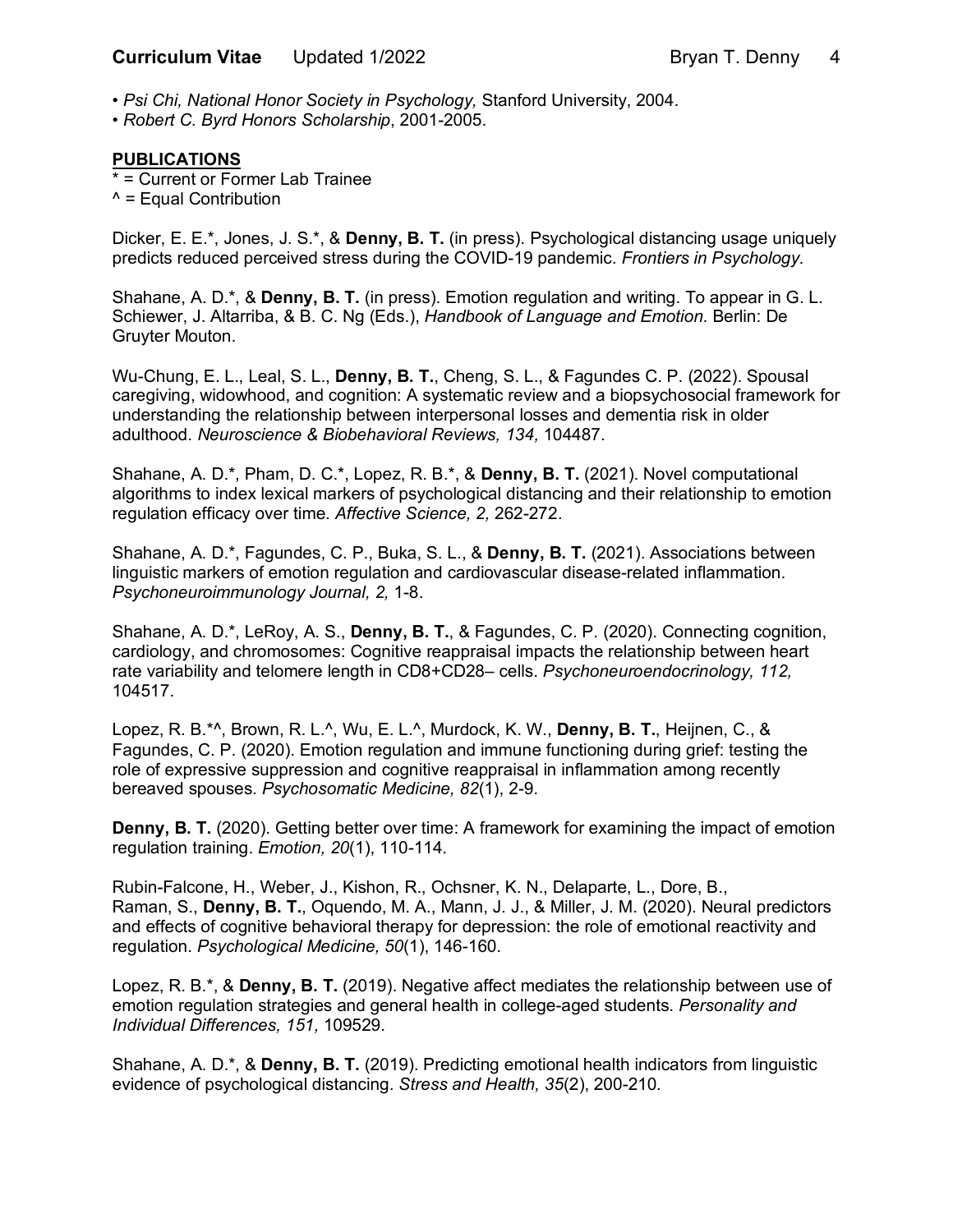Shahane, A. D.\*^, Lopez, R. B.\*^, & **Denny, B. T.** (2019). Implicit reappraisal as an emotional buffer: Reappraisal-related neural activity moderates the relationship between inattention and perceived stress during exposure to negative stimuli. *Cognitive, Affective, and Behavioral Neuroscience, 19*(2), 355-365*.* 

 Lopez, R. B.\*, **Denny, B. T.**, & Fagundes, C. P. (2018). Neural mechanisms of emotion regulation and their role in endocrine and immune functioning: A review with implications for treatment of affective disorders. *Neuroscience and Biobehavioral Reviews, 95,* 508-514.

 Reader, S.\*, Lopez, R. B.\*, & **Denny, B. T.** (2018). Cognitive reappraisal of low-calorie food predicts real-world craving and consumption of high- and low-calorie foods in daily life. *Appetite, 131,* 44-52.

 **Denny, B. T.**, & Ochsner, K. N. (2018). Minding the emotional thermostat: Integrating social cognitive and affective neuroscience evidence to form a model of the cognitive control of emotion. In C. Schmahl, K. L. Phan, & R. O. Friedel (Eds.), *Neurobiology of Personality Disorders* (pp. 95-109). New York: Oxford University Press.

 **Denny, B. T.**, Fan, J., Fels, S., Galitzer, H., Schiller, D., Siever, L. J., & Koenigsberg, H. W. (2018). Sensitization of the neural salience network to repeated emotional stimuli following  initial habituation in patients with borderline personality disorder. *The American Journal of Psychiatry, 175*(7), 657-664.

 Shahane, A. D.\*, Fagundes, C. P., & **Denny, B. T.** (2018). Mending the heart and mind during times of loss: A review of interventions to improve emotional well-being during spousal bereavement. *Bereavement Care*, *37*(2), 44-54.

 **Denny, B. T.,** Fan, J., Liu, X., Guerreri, S., Mayson, S. J., Rimsky, L., McMaster, A., Alexander, H., New, A. S., Goodman, M., Perez-Rodriguez, M., Siever, L. J., & Koenigsberg, H. W. (2016). Brain structural anomalies in borderline and avoidant personality disorder patients and their associations with disorder-specific symptoms. *Journal of Affective Disorders, 200,* 266-274*.* 

 **Denny, B. T.,** Inhoff, M. C., Zerubavel, N., Davachi, L., & Ochsner, K. N. (2015). Getting over it: Long-lasting effects of emotion regulation on amygdala response. *Psychological Science, 26*(9), 1377-1388.

 **Denny, B. T.,** Fan, J., Liu, X., Ochsner, K. N., Guerreri, S., Mayson, S. J., Rimsky, L., McMaster, A., New, A. S., Goodman, M., Siever, L. J., & Koenigsberg, H. W. (2015). Elevated amygdala activity during reappraisal anticipation predicts anxiety in avoidant personality  disorder. *Journal of Affective Disorders, 172,* 1-7.

 **Denny, B. T.,** Fan, J., Liu, X., Guerreri, S., Mayson, S. J., Rimsky, L., New, A. S., Siever, L. J., & Koenigsberg, H. W. (2014). Insula-amygdala functional connectivity is correlated with habituation to repeated negative images. *Social Cognitive and Affective Neuroscience, 9*(11), 1660-1667.

 **Denny, B. T.**, & Ochsner, K. N. (2014). Behavioral effects of longitudinal training in cognitive reappraisal. *Emotion, 14*(2), 425-433.

 **Denny, B. T.**, Ochsner, K. N., Weber, J., & Wager, T. D. (2014). Anticipatory brain activity predicts the success or failure of subsequent emotion regulation. *Social Cognitive and Affective Neuroscience, 9*(4), 403-411.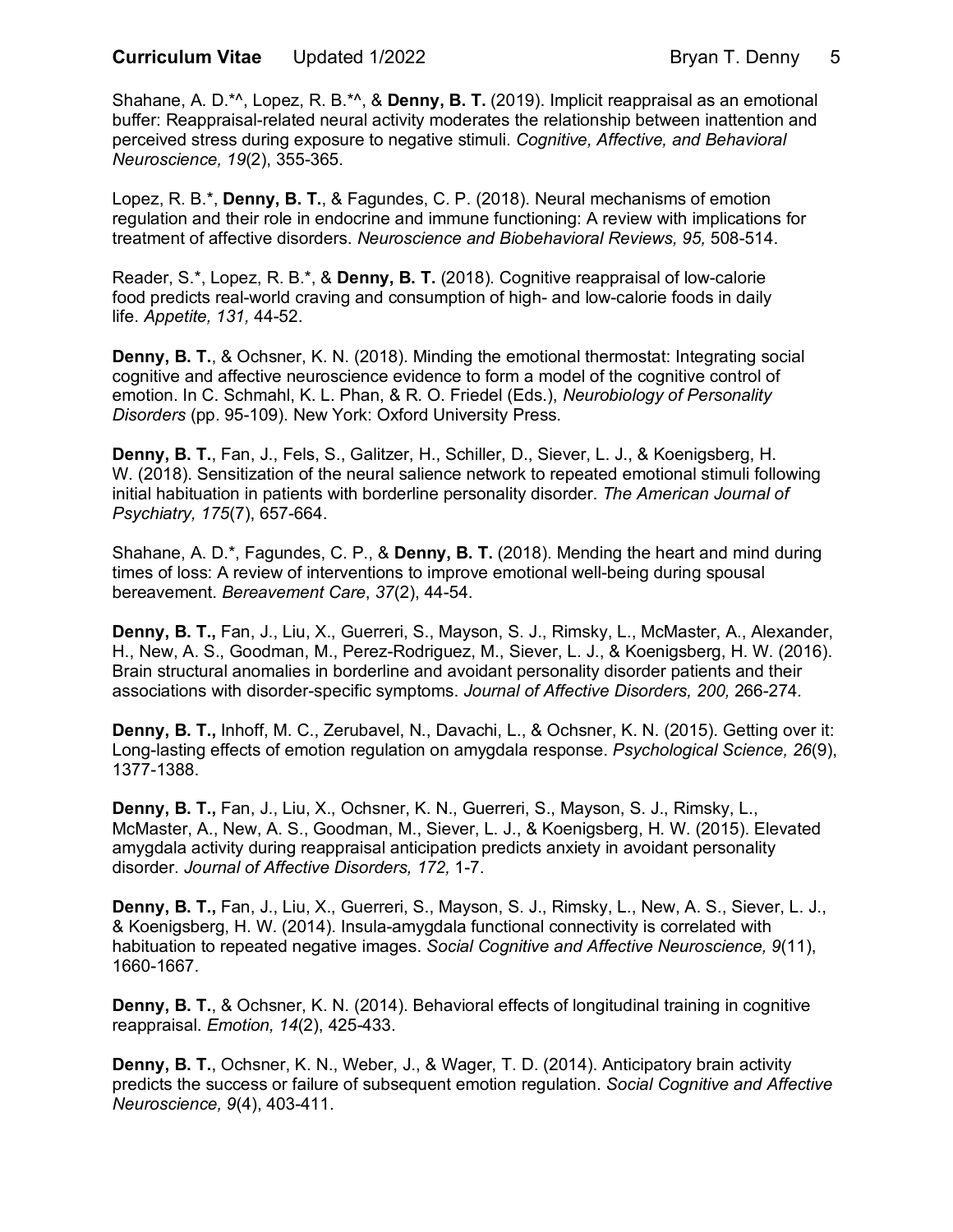Koenigsberg, H. W., **Denny, B. T.,** Fan, J., Liu, X., Guerreri, S., Mayson, S. J., Rimsky, L., New, A. S., Goodman, M., & Siever, L. J. (2014). The neural correlates of anomalous habituation to negative emotional pictures in borderline and avoidant personality disorder patients. *The American Journal of Psychiatry, 171*(1), 82-90.

 **Denny, B. T.,** Kober, H., Wager, T. D., & Ochsner, K. N. (2012). A meta-analysis of functional neuroimaging studies of self- and other judgments reveals a spatial gradient for mentalizing in medial prefrontal cortex. *Journal of Cognitive Neuroscience, 24*(8), 1742-1752.

 **Denny, B. T.,** Silvers, J. A., & Ochsner, K. N. (2009). How we heal what we don't want to feel: The functional neural architecture of emotion regulation. In A. M. Kring & D. M. Sloan (Eds.),  *Emotion regulation and psychopathology: A transdiagnostic approach to etiology and treatment*  (pp. 59-87). New York: Guilford Press.

 Heatherton, T. F., Wyland, C. L., Macrae, C. N., Demos, K. E., **Denny, B. T.**, & Kelley, W. M. (2006). Medial prefrontal activity differentiates self from close others. *Social Cognitive and Affective Neuroscience, 1,* 18-25.

Manuscripts Under Review/Revision (\*Current or Former Lab Trainee)

 Shahane, A. D.\*, Brown, R. L., **Denny, B. T.**, & Fagundes, C. P. (under revision). Lexical markers of cognitive reappraisal underlying the association between bereavement and cardiovascular disease.

 Dicker, E. E.\*, Goodson, P. N.\*, & **Denny, B. T.** (under review). The neuroscience of emotion regulation. To appear in: *Oxford Bibliographies in Psychology*. Oxford, UK: Oxford University Press.

Manuscripts In Preparation (\*Current or Former Lab Trainee)

 **Denny, B. T.**, Lopez, R. B.\*, Chavez, J.\*, Jones, J. S.\*, Jungles, M.\*, Goodson, P.\*, & Dicker, E. E.\* (in prep). Unpacking cognitive reappraisal: A meta-analysis of neuroimaging studies of psychological distancing and reinterpretation.

 Dicker, E. E.\*, Kunik, M. E., & **Denny, B. T.** (in prep). Intervention strategies targeting emotion regulation in primary caregivers of people with dementia.

 Goodson, P. N.\*, Lopez, R. B.\*, & **Denny, B. T.** (in prep). Perceived stress moderates emotion regulation success in real-world contexts.

 Shahane, A. D.\*, Godfrey, D. A.\*, Sabharwal, A., & **Denny, B. T.** (in prep). Predicting real-world emotion and health indicators from spontaneously-assessed linguistic evidence of psychological distancing using novel scalable technology.

 Goodson, P. N.\*, & **Denny, B. T.** (in prep). Individual differences in emotion regulation: Role of culture and cultural values.

 **Denny, B. T.**, Lopez, R. B.\*, Wu, E. L.\*, Dicker, E. E.\*, Goodson, P. N.\*, Jungles, M.\*, Fan, J., Schulz, K., Ochsner, K. N., Trumbull, J., Lopez, M. M., Fels, S., Galitzer, H., Perez-Rodriguez, M., Rosell, D., Hazlett, E., McClure, M. M., New, A. S., & Koenigsberg, H. W. (in prep). Training in cognitive reappraisal in borderline personality disorder patients: Effects upon self-reported negative affect and whole-brain pattern expression.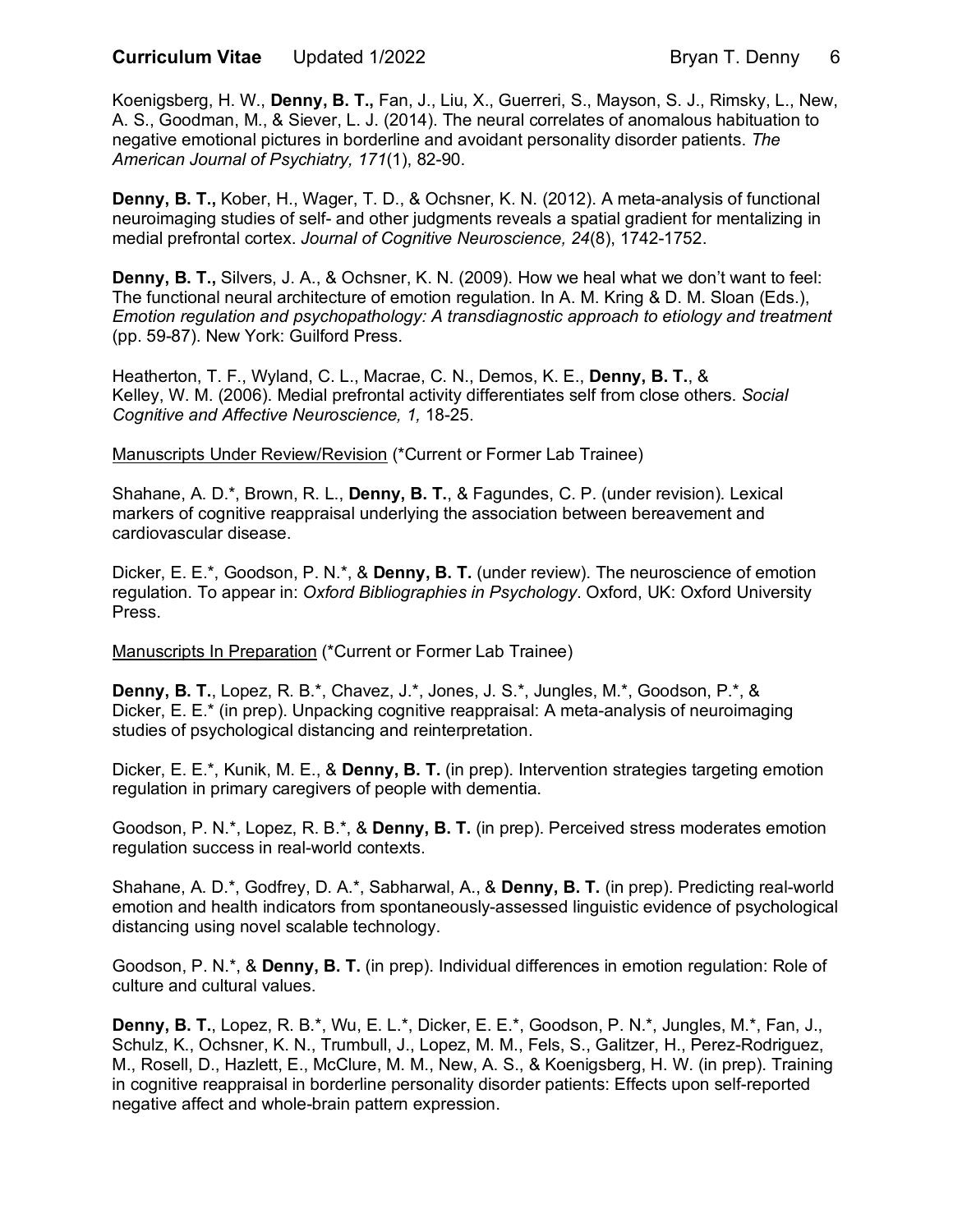#### **SYMPOSIUM PRESENTATIONS AND TALKS**

**Denny, B. T.** (2021, June). Examining the efficacy and mechanisms of emotion regulation training: Behavioral, linguistic, and neural evidence. Talk presented virtually at the *Gulf Coast Consortia Mental Health Research Seminar*.

**Denny, B. T.** (2018, December). Neural mechanisms of enhancing emotion regulation via cognitive reappraisal in bereaved spouses. Talk presented at the annual meeting of the  *American College of Neuropsychopharmacology*, Hollywood, FL.

**Denny, B. T.** (2018, May). Enhancing emotion regulation through longitudinal training in cognitive reappraisal: A translational social cognitive neuroscience approach. Talk presented at the annual meeting of the *Society of Biological Psychiatry*, New York, NY.

 **Denny, B. T.** (2017, November). Examining translational impacts of emotion regulation from a social cognitive neuroscience perspective. Talk presented at CogTea area meeting, Rice University, Houston, TX.

**Denny, B. T.** (2017, February). Examining the impact of longitudinal cognitive emotion regulation training in healthy and affectively-disordered populations: Evidence from psychological and neural indices of affect and regulatory success. Talk presented at CogTea area meeting, Rice University, Houston, TX.

 **Denny, B. T.,** Inhoff, M. C., Zerubavel, N., Davachi, L., & Ochsner, K. N. (2016, October). Finding the right ingredients: Comparing the psychological and neural mechanisms supporting longitudinal emotion regulation training success via distancing and reinterpretation. Talk presented at the *50th Annual Meeting of the Association for Behavioral and Cognitive Therapies*, New York, NY.

 **Denny, B. T.**, Fan, J., Liu, X., Ochsner, K. N., Mayson, S. J., Rimsky, L., McMaster, A., Alexander, H., New, A. S., Goodman, M., Siever, L. J., & Koenigsberg, H. W. (2016, June). Can people be trained to be better emotion regulators? Evidence that longitudinal reappraisal training reduces self-reported negative emotion and amygdala activity and increases prefrontal cortex activity in borderline personality disorder patients. Talk presented at the annual meeting  of the *Australasian Society for Social and Affective Neuroscience*, Sydney, Australia.

 **Denny, B. T.,** Fan, J., Liu, X., Ochsner, K. N., Mayson, S. J., Rimsky, L., McMaster, A., Alexander, H., New, A. S., Goodman, M., Siever, L. J., & Koenigsberg, H. W. (2015, October). Can people be trained to be better emotion regulators? Evidence that longitudinal reappraisal training reduces self-reported negative emotion and amygdala activity and increases prefrontal cortex activity in borderline personality disorder patients. Talk presented at the *45th Annual Meeting of the Society for Neuroscience,* Chicago, IL.

Denny, B. T. (2015, October). Can people be trained to be better emotion regulators? Evidence that longitudinal reappraisal training reduces self-reported negative emotion and amygdala activity and increases prefrontal cortex activity in borderline personality disorder patients. Talk presented at the Brain Imaging Center Annual Symposium, Icahn School of Medicine at Mount Sinai, New York, NY.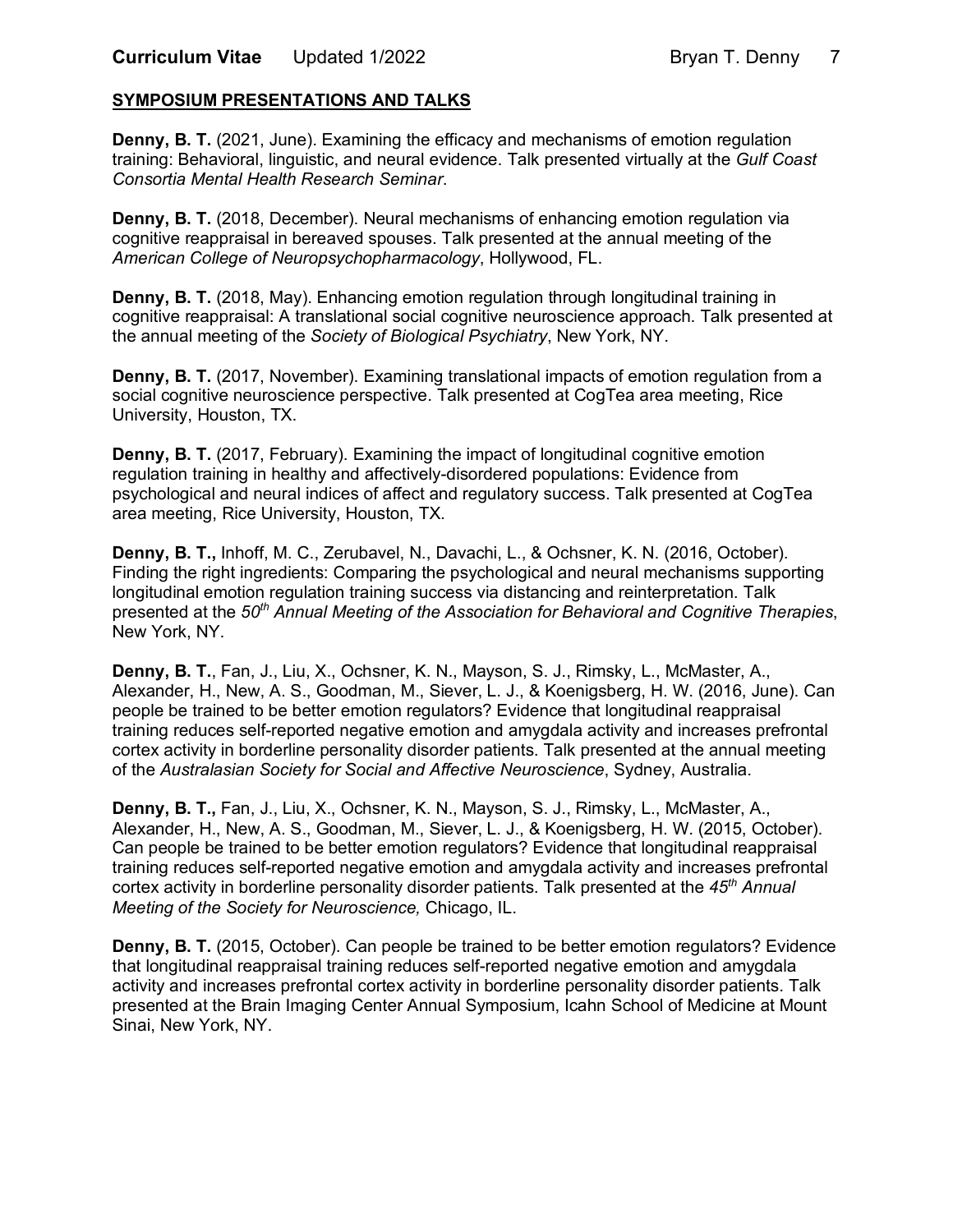**Curriculum Vitae** Updated 1/2022 **Bryan T. Denny 8** 

 **Denny, B. T.**, Fan, J., Liu, X., Ochsner, K. N., Guerreri, S., Mayson, S. J., Rimsky, L., McMaster, A., Alexander, H., New, A. S., Goodman, M., Siever, L. J., & Koenigsberg, H. W. (2015, May). Can emotion regulation be trained? Evidence that longitudinal reappraisal training reduces elevated negative emotion and amygdala reactivity and engages prefrontal cortex activity in borderline personality disorder. Talk presented at the *27th Annual Convention of the Association for Psychological Science*, New York, NY.

 **Denny, B. T.,** Inhoff, M. C., Zerubavel, N., Davachi, L., & Ochsner, K. N. (2015, May). Does Training Help? Behavioral And Neural Impacts Of Longitudinal Emotion Regulation Training To Enhance Cognitive Reappraisal In Healthy Adults. Talk presented at the annual meeting of the  *Society of Biological Psychiatry*, Toronto, Canada.

 **Denny, B. T.** (2015, May). Can we become better emotion regulators through training? Examining reappraisal training in healthy individuals and borderline personality disorder patients. Talk presented at interdepartmental Cognition Club meeting at the Icahn School of Medicine at Mount Sinai, New York, NY.

 **Denny, B. T.** (2014, May)**.** Examining emotional habituation to repeated negative stimuli in borderline personality disorder patients and healthy controls: Evidence for differential patterns of behavior, neural activity, and functional connectivity. Talk presented at the *6th Annual Friedman Brain Institute Neuroscience Retreat,* Icahn School of Medicine at Mount Sinai, New York Academy of Medicine, New York, NY.

**Denny, B. T.** (2014, May). Examining emotional habituation to repeated negative stimuli in borderline personality disorder patients and healthy controls: Evidence for differential patterns of behavior, neural activity, and functional connectivity. Talk presented at interdepartmental Cognition Club meeting at the Icahn School of Medicine at Mount Sinai, New York, NY.

 **Denny, B. T.**, Fan, J., Liu, X., Guerreri, S., Mayson, S. J., Rimsky, L., New, A. S., Siever, L. J., & Koenigsberg, H. W. (2013, November). Easier the second time around: Functional connectivity between insula and amygdala predicts habituation to repeated negative images. Talk presented at the *43rd Annual Meeting of the Society for Neuroscience,* San Diego, CA.

**Denny, B. T.** (2013, May). Neural mechanisms of habituation in healthy adults and borderline and avoidant personality disorder patients: Functional connectivity between insula and amygdala predicts habitation to repeated negative images. Talk presented at the Mount Sinai Translational and Molecular Imaging Institute (TMII) Neuroimaging Journal Club meeting, New York, NY.

 **Denny, B. T.,** Inhoff, M., Zerubavel, N., Davachi, L., & Ochsner, K. N. (2013, April). What determines whether the effects of emotion regulation will last? Talk presented at the annual  meeting of the *Social and Affective Neuroscience Society*, San Francisco, CA.

 **Denny, B. T.,** Inhoff, M., Zerubavel, N., Davachi, L., & Ochsner, K. N. (2012, October). What determines whether the effects of emotion regulation will last? Talk presented at the *42nd Annual Meeting of the Society for Neuroscience*. New Orleans, LA.

**Denny, B. T.** (2012, October). What determines whether the effects of emotion regulation will last? Investigating the neural mechanisms underlying sustained effects of reappraisal practice. Talk presented at Social Cognitive Neuroscience Lab Meeting (PI: Kevin Ochsner), Columbia University Dept. of Psychology, New York, NY.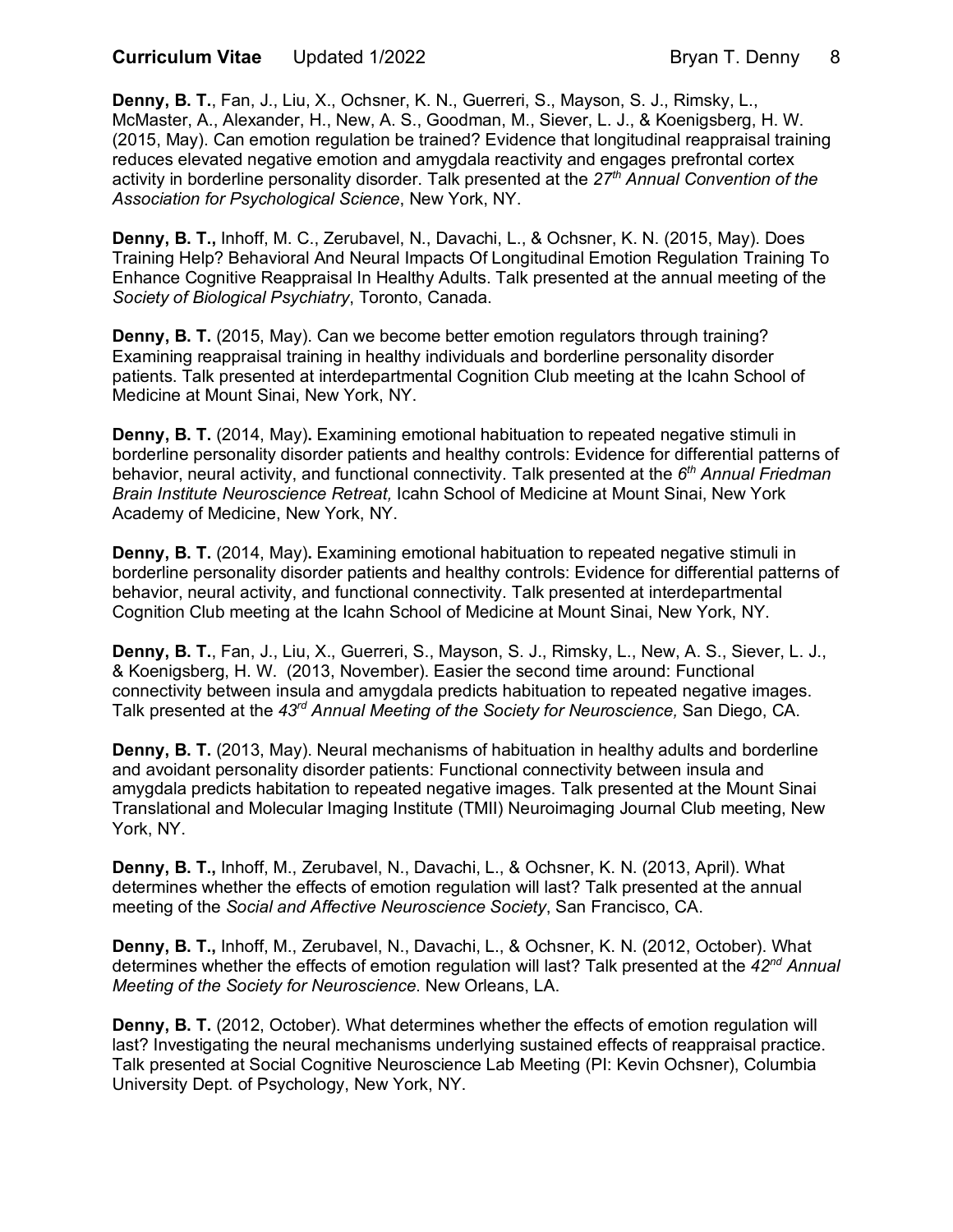**Denny, B. T.** (2012, October). What determines whether the effects of emotion regulation will last? Talk presented at Columbia University Dept. of Psychology Cognitive Area Meeting. New York, NY.

**Denny, B. T.** (2012, March). Examining the temporal dynamics of emotion regulation via cognitive reappraisal. Talk presented at Columbia University Dept. of Psychology Social/Personality Area Meeting. New York, NY.

#### **INVITED TALKS**

 **Denny, B. T.** (2021, November). How can we become better emotion regulators? Training and implementing emotion regulation skills as an essential component of mental health. Invited talk given at MD/PhD student seminar, McGovern Medical School, University of Texas Health Science Center at Houston.

**Denny, B. T.** (2019, May). Can we become better emotion regulators with training? Invited talk given at the Automaticity, Affect, Control, and Thought (AACT) Lab Meeting (PI: Kateri McRae), University of Denver, Denver, CO.

 **Denny, B. T.** (2016, March). Can training enhance emotion regulation outcomes? Evidence from a translational social cognitive neuroscience perspective in healthy individuals and borderline personality disorder patients. Invited talk presented to the Department of Psychology, Rice University, Houston, TX.

 **Denny, B. T.** (2015, June). Can we become better emotion regulators through training? Examining reappraisal training in healthy individuals and borderline personality disorder patients. Invited talk presented at the Mood and Anxiety Program (MAP) Science Meeting, Icahn School of Medicine at Mount Sinai, New York, NY.

 **Denny, B. T.** (2015, April). Can we become better emotion regulators through training? Examining reappraisal training in healthy individuals and borderline personality disorder patients. Invited talk given at Clinical and Affective Neuroscience Lab Meeting (PI: Hedy Kober), Yale University Dept. of Psychiatry, New Haven, CT.

 **Denny, B. T.** (2014, April)**.** Examining emotional habituation to repeated negative stimuli in borderline personality disorder patients and healthy controls: Evidence for differential patterns of behavior, neural activity, and functional connectivity. Invited talk presented at Mood and Anxiety Disorders Program Depression Club meeting at the Icahn School of Medicine at Mount Sinai, New York, NY.

 **Denny, B. T.** (2012, November). When and how can effects of emotion regulation persist? Evidence from reappraisal training. Invited talk given at Clinical and Affective Neuroscience Lab Meeting (PI: Hedy Kober), Yale University Dept. of Psychiatry, New Haven, CT.

#### **CHAIRED SYMPOSIA**

Denny, B. T. (2013, November). Fear, stress, and social networks. Symposium conducted at the 43rd Annual Meeting of the *Society for Neuroscience*. San Diego, CA.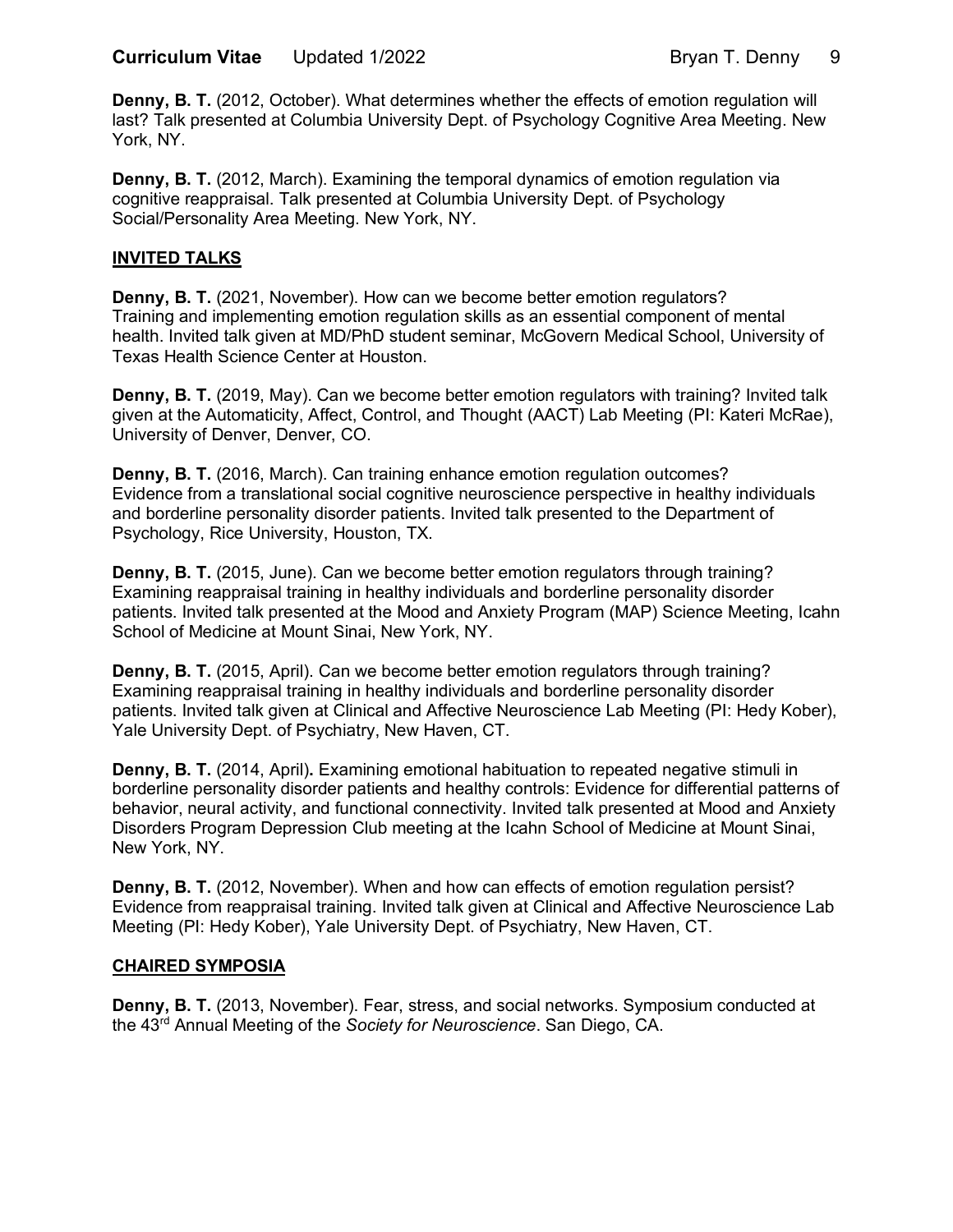**ABSTRACTS / POSTERS** (\*Current or Former Lab Trainee)

 Dicker, E. E.\*, Jones, J. S.\*, & **Denny, B. T.** (2021). *Psychological distancing usage uniquely predicts reduced perceived stress during the COVID-19 pandemic.* Poster session presented at the 27th Annual Neuroscience Poster Session, UT Health Science Center at Houston, Houston, TX.

 Dicker, E. E.\*, Leal, L. S., Fagundes, C. P, & **Denny, B. T.** (2021). *Exploring the interaction between emotion regulation and inflammation on changes in episodic memory in older adults.*  Poster session presented at the Society for Neuroscience's virtual Neuroscience 2021 conference.

conference.<br>Dicker, E. E.\*, Jones, J. S.\*, & **Denny, B. T.** (2021). *Psychological distancing usage uniquely predicts reduced perceived stress during the COVID-19 pandemic.* Poster session presented at the 3rd Annual Gulf Coast Consortia Mental Health Research Symposium.

 **Denny, B. T.**, Lopez, R. B.\*, Goodson, P. G.\*, Chavez, J.\*, Jones, J. S.\*, Jungles, M.\*, & Dicker, E. E.\* (2021). *Unpacking cognitive reappraisal: A meta-analysis of neuroimaging studies of psychological distancing and reinterpretation.* Poster session presented at the 27th Annual Neuroscience Poster Session, UT Health Science Center at Houston, Houston, TX. (\*P. G. Goodson, presenting author).

 Goodson, P. N.\*, Lopez, R. B.\*, & **Denny, B. T.** (2021). *Perceived stress moderates emotion regulation success in real-world contexts.* Poster session presented at the 3rd Annual Gulf Coast Consortia Mental Health Research Symposium.

 **Denny, B. T.**, Lopez, R. B.\*, Chavez, J.\*, Jones, J. S.\*, Goodson, P.\*, & Dicker, E. E.\* (2021).  *Unpacking cognitive reappraisal: A meta-analysis of neuroimaging studies of psychological distancing and reinterpretation*. Poster session presented at the virtual annual meeting of the Association for Psychological Science.

 Dicker, E. E.\*, Jones, J. S.\*, & **Denny, B. T.** (2021). *Psychological distancing usage uniquely predicts reduced perceived stress during the COVID-19 pandemic.* Poster session presented at the virtual annual meeting of the Association for Psychological Science.

 Shahane, A. D.\*, LeRoy, A.S., **Denny, B. T**., & Fagundes, C.P. (2021). *Connecting cognition,*  cardiology, and chromosomes: Cognitive reappraisal impacts the relationship between heart rate variability and telomere length in CD8+CD28– cells. Poster session presented at virtual annual meeting of the Social & Affective Neuroscience Society.*\*\*Poster Award Winner* 

 Dicker, E. E.\*, Jones, J. S.\*, & **Denny, B. T.** (2021). *Psychological distancing usage uniquely predicts reduced perceived stress during the COVID-19 pandemic.* Poster session presented at the virtual annual meeting of the Social and Affective Neuroscience Society.

 Shahane, A. D.\*, LeRoy, A.S., **Denny, B. T.**, Fagundes, C.P. (2021). *Connecting cognition,*  cardiology, and chromosomes: Cognitive reappraisal impacts the relationship between heart rate variability and telomere length in CD8+CD28- cells. Poster session presented at the Psychoneuroimmunology Research Society (PNIRS) annual meeting.

 Shahane, A. D.\*, Pham, D. C.\*, Lopez, R. B.\*, & **Denny, B. T.** (2021). *Novel computational algorithms to index lexical markers of psychological distancing and their relationship to emotion regulation efficacy, psychophysiology, and mental health*. Presentation at virtual annual meeting of the Society for Affective Science. *\*\*Abstract Selected for Publication*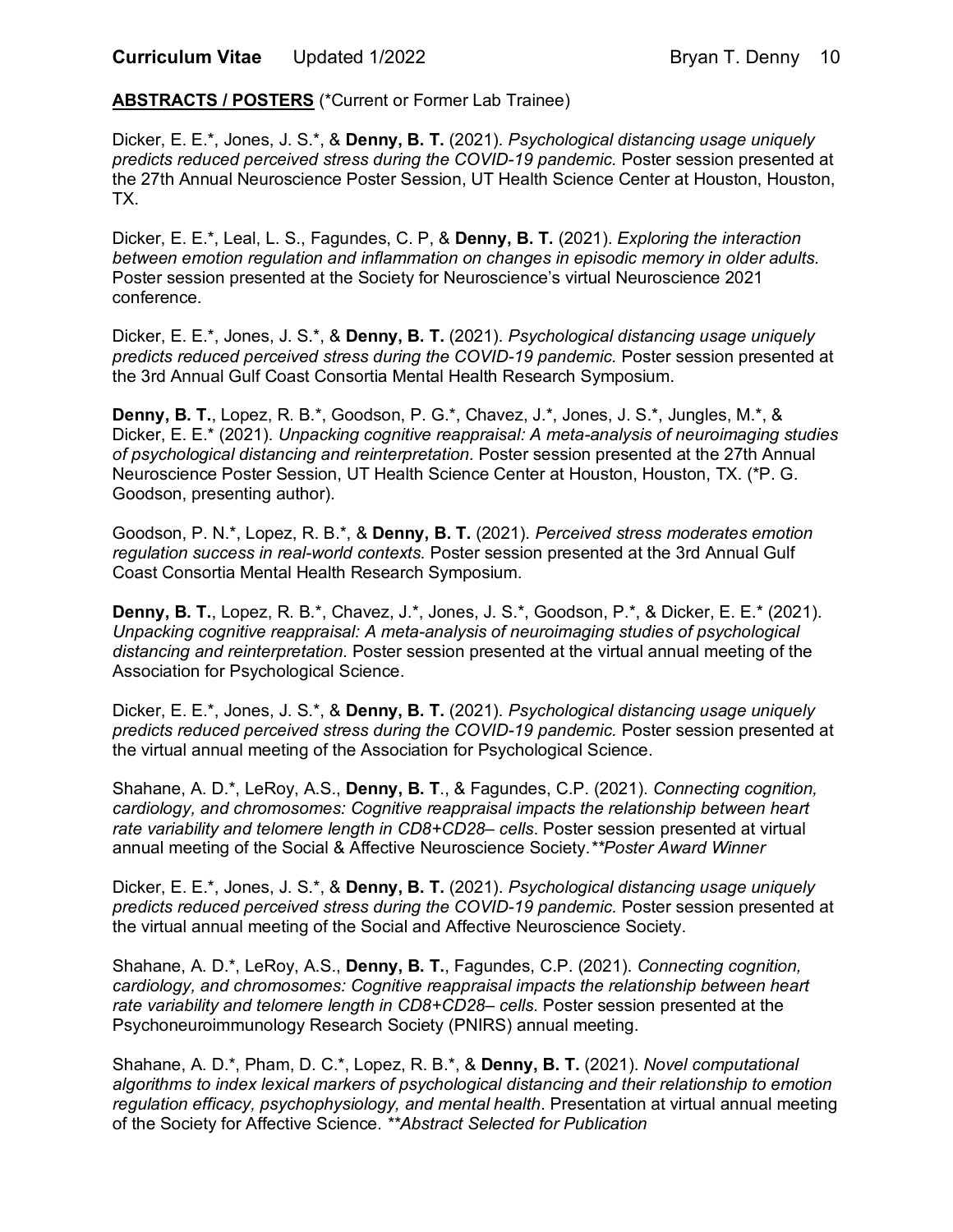Dicker, E. E.\*, Jones, J. S.\*, & **Denny, B. T.** (2021). *Psychological distancing usage uniquely predicts reduced perceived stress during the COVID-19 pandemic.* Poster session presented at the virtual annual meeting of the Social for Affective Science.

 Shahane, A. D.\*, Lopez, R. B.\*, & **Denny, B. T.** (2019). *Training-induced changes in a whole- brain signature of cognitive reappraisal are related to reductions in grief and depressive*  symptoms in bereaved spouses. Poster session presented at the 26<sup>th</sup> Annual Neuroscience Poster Session, UT Health Science Center at Houston, Houston, TX. *1st Prize for Graduate Student Poster.* 

 **Denny, B. T.,** Lopez, R. B.\*, Fan, J., Schulz, K., & Koenigsberg, H. W. (2019). *Longitudinal training in cognitive reappraisal enhances emotion regulation success in borderline personality disorder patients: evidence from self-reported negative affect and whole-brain pattern expression.* Poster session presented at the annual meeting of the Social and Affective Neuroscience Society, Miami, FL. *SANS Poster Award*.

 Shahane, A. D.\*, Lopez, R. B.\*, & **Denny, B. T.** (2019). *Training-induced changes in a whole- brain signature of cognitive reappraisal are related to reductions in grief and depressive symptoms in bereaved spouses.* Poster session presented at the annual meeting of the Social and Affective Neuroscience Society, Miami, FL.

 Shahane, A. D.\*, Lopez, R. B.\*, & **Denny, B. T.** (2019). *Unconscious emotion regulation is protective? Emotion regulation-related brain activity moderates the link between inattention and perceived stress during exposure to negative stimuli*. Poster session presented at the annual meeting of the Society for Personality and Social Psychology, Portland, OR.

 Lopez, R. B.\*, Reader, S. W.\*, & **Denny, B. T.** (2019). *Individual differences in cognitive reappraisal of high- and low-calorie foods are associated with real world eating patterns*. Poster session presented at the annual meeting of the Society for Personality and Social Psychology, Portland, OR.

 Shahane, A. D.\*, Lopez, R. B.\*, & **Denny, B. T.** (2018). *Implicit reappraisal as an emotional buffer: Reappraisal-related neural activity moderates the relationship between inattention and*  perceived stress during exposure to negative stimuli. Poster session presented at the 25<sup>th</sup> Annual Neuroscience Poster Session, UT Health Science Center at Houston, Houston, TX.

 Shahane, A. D.\*, Lopez, R. B.\*, & **Denny, B. T.** (2018). *Spontaneous recruitment of cognitive control brain regions serves as a buffer between risk for depression and a neural signature of negative emotion*. Poster session presented at the annual meeting of the Social and Affective Neuroscience Society, Brooklyn, NY.

 Lopez, R. B.\*, Shahane, A. D.\*, & **Denny, B. T.** (2018). *Implicit reappraisal as an emotional buffer: Reappraisal-related brain activity moderates the link between inattention and perceived stress during exposure to negative stimuli*. Poster session presented at the annual meeting of the Social and Affective Neuroscience Society, Brooklyn, NY.

 Shahane, A. D.\*, Lopez, R. B.\*, & **Denny, B. T.** (2017). *Spontaneous recruitment of cognitive control brain regions serves as a buffer between risk for depression and a neural signature of*  negative emotion. Poster session presented at the 24<sup>th</sup> Annual Neuroscience Poster Session, UT Health Science Center at Houston, Houston, TX.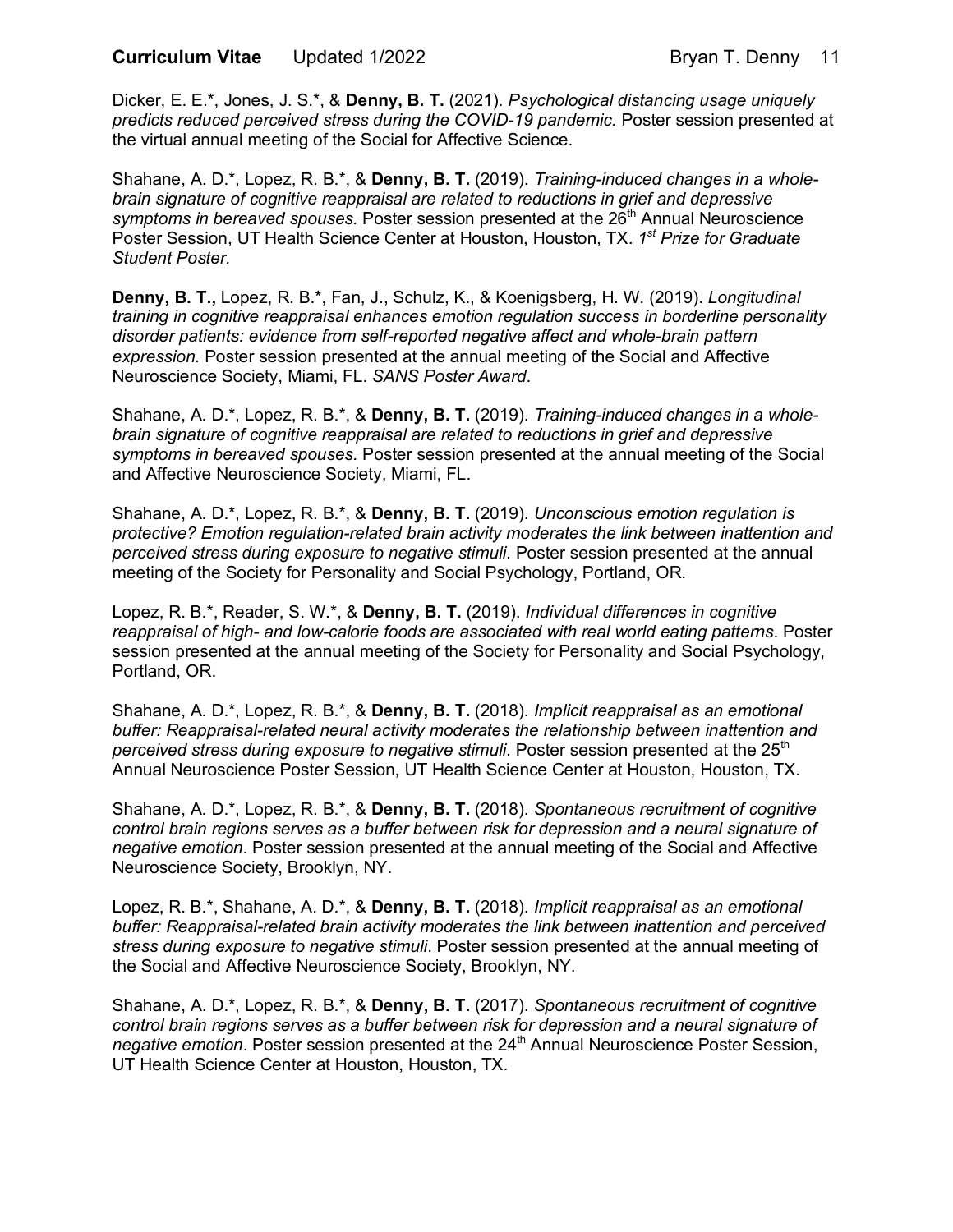**Curriculum Vitae** 

 **Denny, B. T.**, Fan, J., New, A. S., Goodman, M., Perez-Rodriguez, M., Fels, S., Galitzer, H., McMaster, A., Alexander, H., Siever, L. J., & Koenigsberg, H. W. (2016). *Borderline personality disorder patients show longitudinal amygdala and anterior insula sensitization to emotional stimuli following initial habituation*. Poster session presented at the annual meeting of the Social and Affective Neuroscience Society, New York, NY.

 **Denny, B. T.**, Fan, J., New, A. S., Goodman, M., Perez-Rodriguez, M., Fels, S., Galitzer, H., McMaster, A., Alexander, H., Siever, L. J., & Koenigsberg, H. W. (2016). *Borderline personality disorder patients show longitudinal amygdala and anterior insula sensitization to emotional stimuli following initial habituation*. Poster session presented at the annual meeting of the Cognitive Neuroscience Society, New York, NY.

 **Denny, B. T.**, Fan, J., Liu, X., Ochsner, K. N., New, A. S., Goodman, M., Siever, L. J., &  Koenigsberg, H. W. (2015). *Can reappraisal be trained? Evidence that longitudinal reappraisal training engages prefrontal cortex activity and reduces amygdala activity and self-reported negative emotion in borderline personality disorder patients*. Poster session presented at the annual meeting of the Social and Affective Neuroscience Society, Boston, MA.

 **Denny, B. T.**, Fan, J., Liu, X., Ochsner, K. N., New, A. S., Goodman, M., Siever, L. J., & Koenigsberg, H. W. (2015). *Can reappraisal be trained? Evidence that longitudinal reappraisal training engages prefrontal cortex activity and reduces amygdala activity and self-reported negative emotion in borderline personality disorder patients*. Poster session presented at the Translational and Molecular Imaging Institute (TMII) Fifth Annual Symposium, Icahn School of Medicine at Mount Sinai, New York, NY.

 **Denny, B. T.**, Fan, J., Liu, X., Ochsner, K. N., New, A. S., Goodman, M., Siever, L. J., & Koenigsberg, H. W. (2015). *Can reappraisal be trained? Evidence that longitudinal reappraisal training engages prefrontal cortex activity and reduces amygdala activity and self-reported negative emotion in borderline personality disorder patients*. Poster session presented at VA Research Day, James J. Peters VA Medical Center, Bronx, NY.

 **Denny, B. T.,** Fan, J., Liu, X., Ochsner, K. N., Guerreri, S., Mayson, S. J., Rimsky, L., McMaster, A., New, A. S., Goodman, M., Siever, L. J., & Koenigsberg, H. W. (2014). *The neural mechanisms of anticipation and implementation of reappraisal in avoidant personality disorder*  patients. Poster session presented at the 44<sup>th</sup> Annual Meeting of the Society for Neuroscience, Washington, DC.

 **Denny, B. T.,** Fan, J., Liu, X., Ochsner, K. N., Guerreri, S., Mayson, S. J., Rimsky, L., McMaster, A., New, A. S., Goodman, M., Siever, L. J., & Koenigsberg, H. W. (2014). *The neural mechanisms of anticipation and implementation of reappraisal in avoidant personality disorder patients.* Poster session presented at the Brain Imaging Center Annual Symposium, Icahn School of Medicine at Mount Sinai, New York, NY.

 **Denny, B. T.,** Fan, J., Liu, X., Guerreri, S., Mayson, S. J., Rimsky, L., New, A. S., Goodman, M., Siever, L. J., & Koenigsberg, H. W. (2014). *Examining emotional habituation to repeated negative stimuli in borderline personality disorder patients and healthy controls: Evidence for*  differential patterns of behavior, neural activity, and functional connectivity. Poster session presented at the annual meeting of the Cognitive Neuroscience Society, Boston, MA.

 **Denny, B. T.,** Fan, J., Liu, X., Guerreri, S., Mayson, S. J., Rimsky, L., New, A. S., Goodman, M., Siever, L. J., & Koenigsberg, H. W. (2013). *Functional connectivity between insula and*  amygdala predicts habituation to repeated negative images. Poster session presented at the Translational and Molecular Imaging Institute (TMII) Third Annual Symposium, Icahn School of Medicine at Mount Sinai, New York, NY.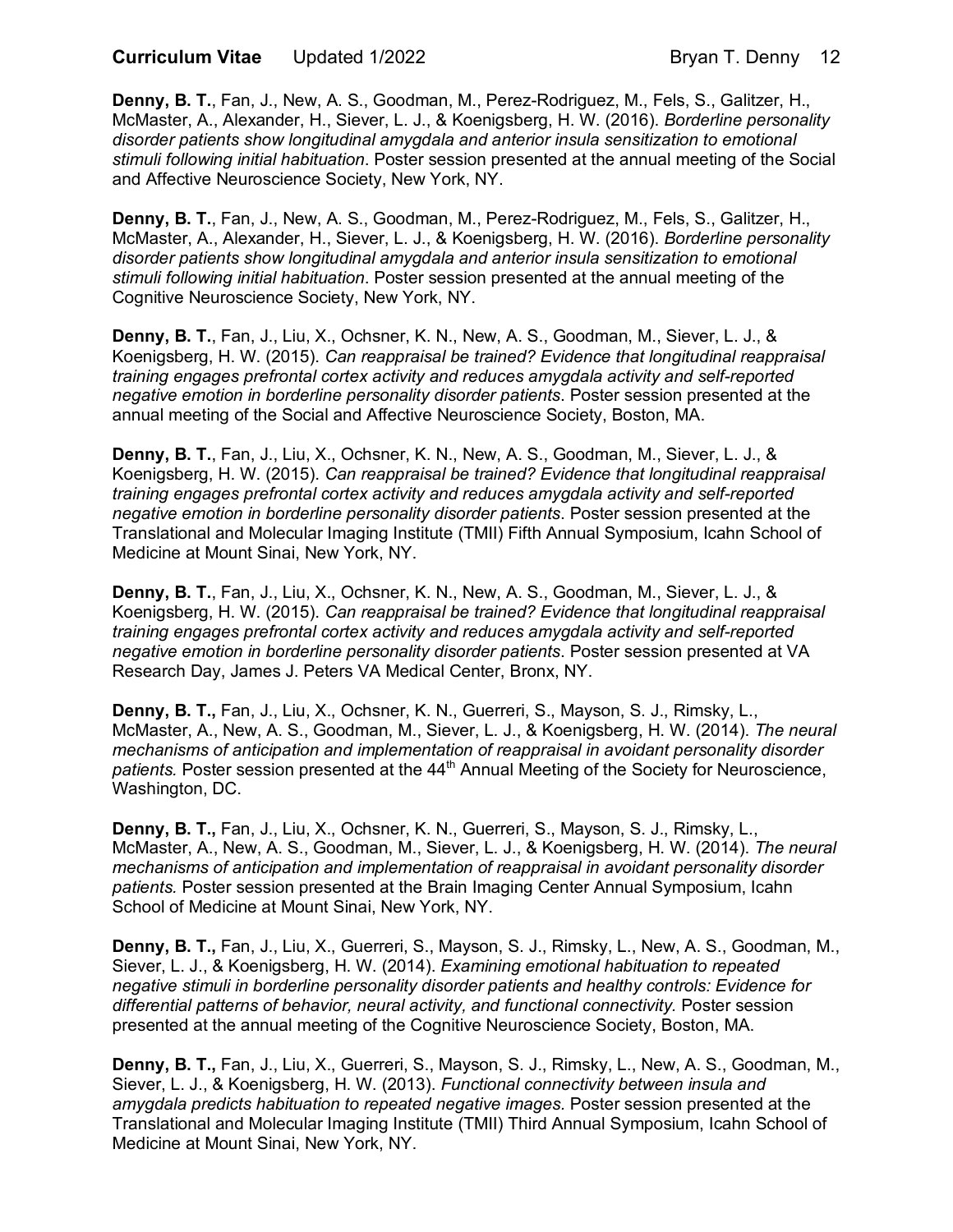**Curriculum Vitae** 

 Koenigsberg, H. W., **Denny, B. T.**, Fan, J., Liu, X., Rimsky, L., New, A., & Siever, L. J. (2013).  *Anomalous insula-amygdala functional connectivity in borderline personality disorder is*  associated with impaired psychological habituation to negative stimuli. Poster session presented at the Translational and Molecular Imaging Institute (TMII) Third Annual Symposium, Icahn School of Medicine at Mount Sinai, New York, NY.

 **Denny, B. T.,** Fan, J., Liu, X., Guerreri, S., Mayson, S. J., Rimsky, L., New, A. S., Goodman, M., Siever, L. J., & Koenigsberg, H. W. (2013). *Functional connectivity between insula and*  amygdala predicts habituation to repeated negative images. Poster session presented at VA Research Day, James J. Peters VA Medical Center, Bronx, NY.

 Koenigsberg, H. W., **Denny, B. T.**, Fan, J., Liu, X., Rimsky, L., New, A., & Siever, L. J. (2013).  *Anomalous insula-amygdala functional connectivity in borderline personality disorder is*  associated with impaired psychological habituation to negative stimuli. Poster session presented at VA Research Day, James J. Peters VA Medical Center, Bronx, NY.

 **Denny, B. T.,** Fan, J., Liu, X., Guerreri, S., Mayson, S. J., Rimsky, L., New, A. S., Goodman, M., Siever, L. J., & Koenigsberg, H. W. (2013). *Functional connectivity between insula and*  amygdala predicts habituation to repeated negative images. Poster session presented at the 5<sup>th</sup> Annual Friedman Brain Institute Neuroscience Retreat, Icahn School of Medicine at Mount Sinai, New York Academy of Medicine, New York, NY.

 **Denny, B. T.,** & Ochsner, K. N. (2012). *Can cognitive emotion regulation efficacy be improved through training? Behavioral and psychophysiological evidence from longitudinal reappraisal practice.* Poster session presented at the annual meeting of the Society for Personality and Social Psychology, San Diego, CA.

 **Denny, B. T.,** Koenigsberg, H. W., & Ochsner, K. N. (2011). *Examining the temporal dynamics of emotion regulation: Evidence from longitudinal reappraisal practice in borderline personality disorder patients.* Poster session presented at the annual meeting of the Cognitive Neuroscience Society, San Francisco, CA.

 **Denny, B. T.,** Koenigsberg, H. W., & Ochsner, K. N. (2011). *Examining the temporal dynamics*  of emotion regulation: Evidence from longitudinal reappraisal practice. Poster session presented at the annual meeting of the Society for Personality and Social Psychology, San Antonio, TX.

 **Denny, B. T.,** Kober, H., Wager, T. D., & Ochsner, K. N. (2010). *Comparing the neural correlates of self and other-referential judgments: A meta-analysis of functional neuroimaging studies.* Poster session presented at the annual meeting of the Cognitive Neuroscience Society, Montreal, Canada.

 **Denny, B. T.,** Kober, H., Wager, T. D., & Ochsner, K. N. (2010). *Comparing the neural correlates of self and other-referential judgments: A meta-analysis of functional neuroimaging studies.* Poster session presented at the annual meeting of the Society for Personality and Social Psychology, Las Vegas, NV.

 **Denny, B. T.,** Ochsner, K. N., Weber, J., Davidson, M. L., Hughes, B. L., & Wager, T. D. (2009).  *Why regulation fails: Anticipatory prefrontal cortex activity predicts increased amygdala activity and reduced reappraisal success.* Poster session presented at the annual meeting of the Cognitive Neuroscience Society, San Francisco, CA.

 **Denny, B. T.**, Kelley, W. M., Moran, J. M., & Heatherton, T. F. (2007). *An fMRI investigation of*  the effects of a negative mood induction procedure on self-reflection. Poster session presented at the annual meeting of the Society for Personality and Social Psychology, Memphis, TN.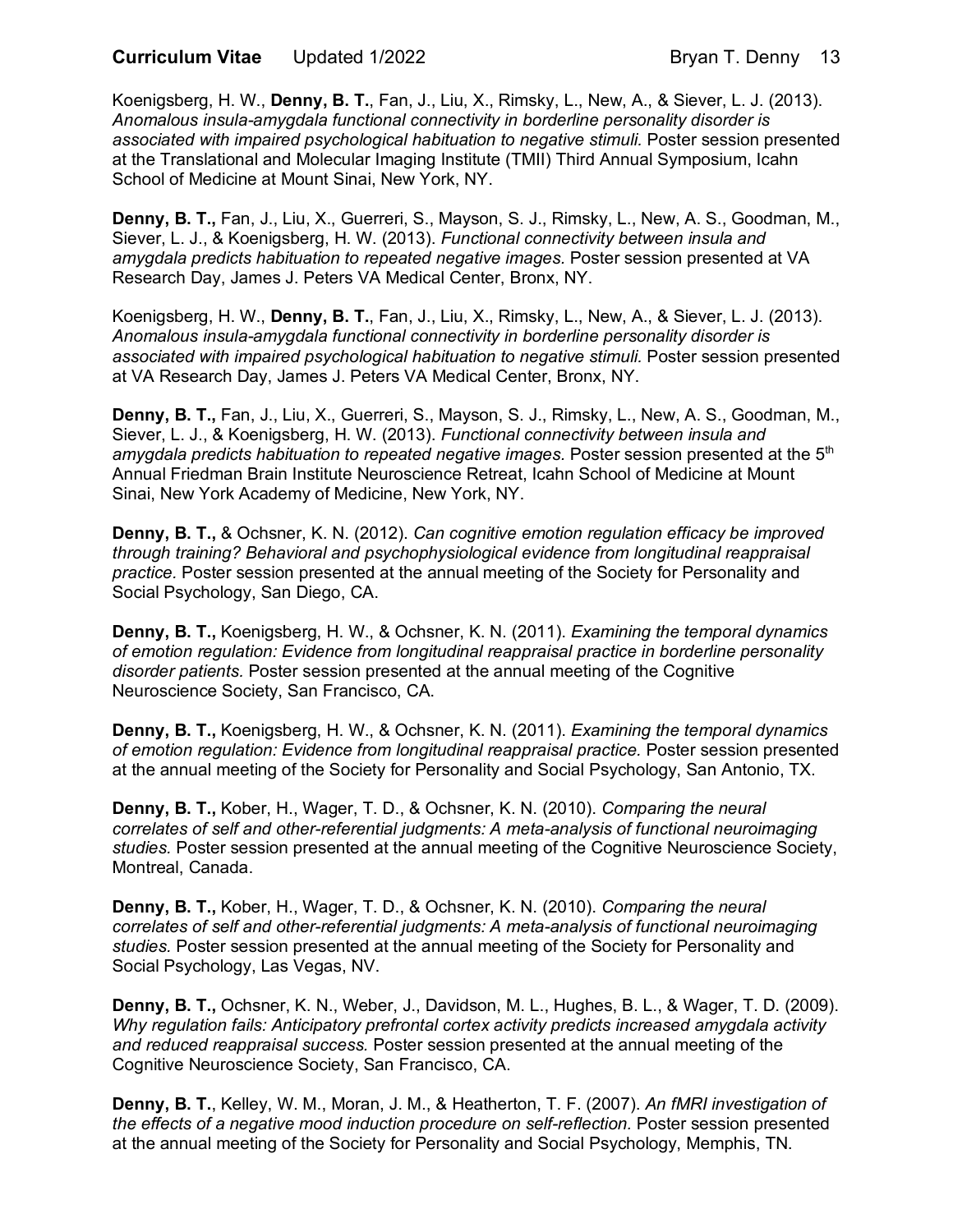**Denny, B. T.**, & Knutson, B. (2005). An optimized amygdala localizer for FMRI.  *2005 Lucas Annual Report,* 75. Retrieved June 23, 2006, from [http://rsl.stanford.edu/research/lucas\\_report-2005.pdf](http://rsl.stanford.edu/research/lucas_report-2005.pdf) 

### **PROFESSIONAL ACTIVITIES**

 *Social Cognitive and Affective Neuroscience*  Consulting Editor

 *Affective Science*  **Behavioral Neuroscience**  *Behavioral Neuroscience Behaviour Research and Therapy Biological Psychiatry Biological Psychiatry: CNNI*  **Biological Psychology** *Biological Psychology<br>Brain Imaging and Behavior Brain Structure and Function*  **Cerebral Cortex**  *Cerebral Cortex Cognition, Technology & Work Cognitive, Affective, & Behavioral Neuroscience Current Directions in Psychological Science Current Opinion in Behavioral Sciences Developmental Psychology Emotion Emotion Review <u>Emotion</u> Emotion Review Experimental Psychology European Psychiatry*  **European Psychiatry**  *Frontiers in Behavioral Neuroscience Human Brain Mapping*  Ad-hoc Reviewer *Brain Topography* 

*Journal of Affective Disorders Journal of Cognitive Neuroscience Journal of Experimental Psychology:Gen Journal of Experimental Psychology:Applied Journal of Experimental Social Psychology Journal of Neuroscience Nature Communications NeuroImage Neuropsychologia Neuroscience and Biobehavioral Reviews Personality and Social Psychology Review PLOS ONE Psychiatry Research Psychiatry Research: Neuroimaging Psychological Medicine Psychonomic Bulletin and Review Psychophysiology Scientific Reports Social Cognitive and Affective Neuroscience Stress and Health WIREs Cognitive Science* 

#### Austrian Science Fund (FWF) Israel Science Foundation (ISF) National Science Foundation (NSF) U.S.-Israel Binational Science Foundation (BSF) Ad-hoc Grant Reviewer

#### **TEACHING**

#### **Rice University**

Spring 2022 Spring 2022 Spring 2021 Spring 2021 **Fall 2020** Spring 2020 Spring 2020 Spring 2019 Spring 2019 **Fall 2018** Spring 2018 Spring 2018 **Fall 2017** 

PSYC 366: Methods in Social Cognitive and Affective Neuroscience PSYC 586/NEUR 503: Social and Affective Neuroscience PSYC 354: Introduction to Social and Affective Neuroscience PSYC 366: Methods in Social Cognitive and Affective Neuroscience PSYC 452/552: Emotion Regulation **PSYC 354: Introduction to Social and Affective Neuroscience** PSYC 586/NEUR 503: Social and Affective Neuroscience PSYC 354: Introduction to Social and Affective Neuroscience **PSYC 366: Methods in Social Cognitive and Affective Neuroscience** PSYC 452/552: Emotion Regulation PSYC 354: Introduction to Social and Affective Neuroscience PSYC 586/NEUR 503: Social and Affective Neuroscience PSYC 452/552: Emotion Regulation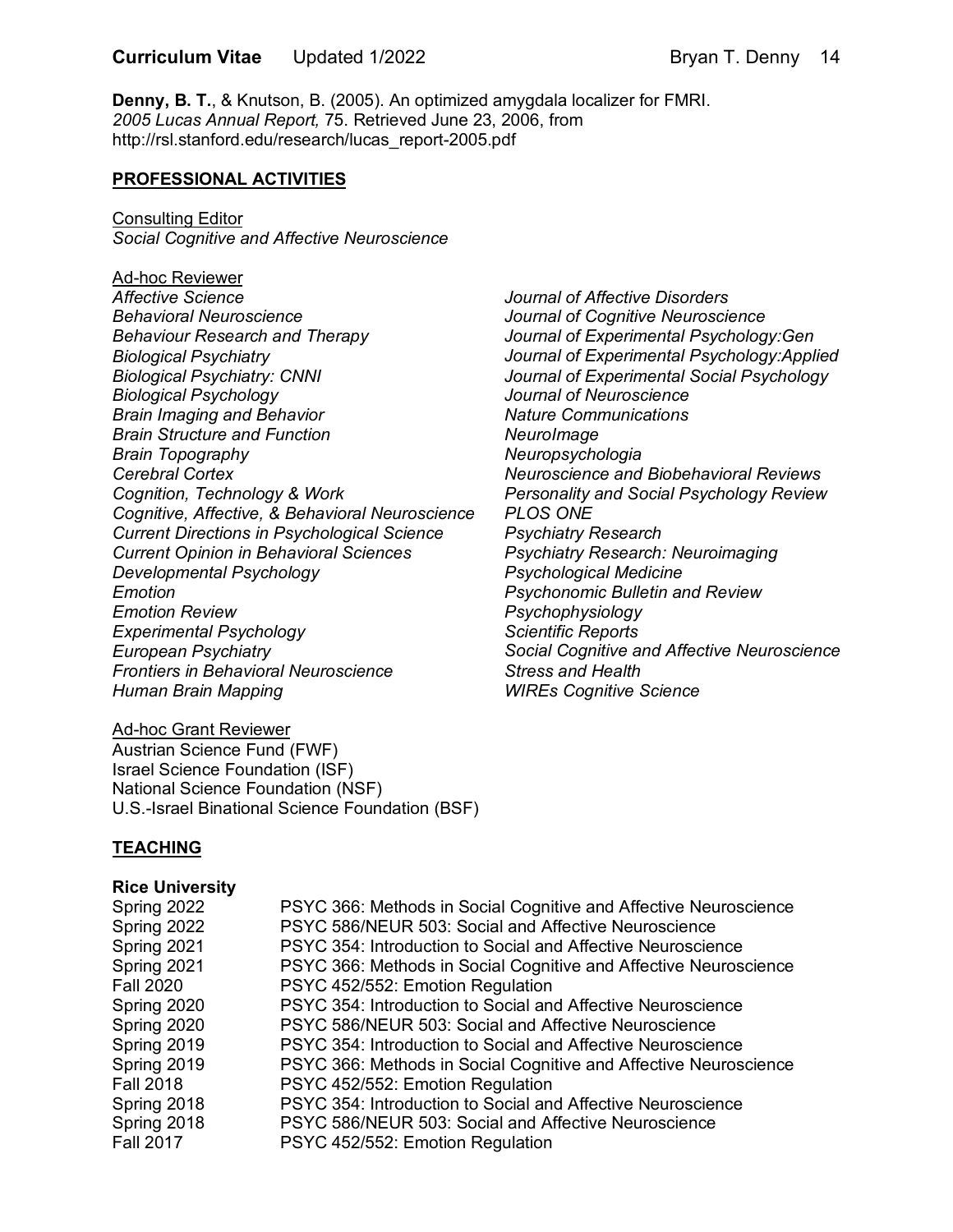### **Columbia University**

| Lecturer    |                                       |
|-------------|---------------------------------------|
| Summer 2014 | PSYC S1001: The Science of Psychology |

| <b>Teaching Assistant</b> |                                                        |
|---------------------------|--------------------------------------------------------|
| <b>Fall 2011</b>          | PSYC W1010: Mind, Brain, & Behavior                    |
|                           | <b>Guest Lecture: "Emotion and Emotion Regulation"</b> |
| <b>Fall 2010</b>          | Instructor, PSYC W1451: Experimental Psychology Lab    |
| <b>Fall 2010</b>          | PSYC W1450: Experimental Psychology                    |
| Spring 2010               | Instructor, PSYC W1451: Experimental Psychology Lab    |
| Spring 2010               | PSYC W1450: Experimental Psychology                    |
| <b>Fall 2008</b>          | PSYC W1010: Mind, Brain, & Behavior                    |
| Spring 2008               | PSYC W1001: The Science of Psychology                  |
|                           | Guest Lecture: "Social Rejection and the Brain"        |

#### **SERVICE ACTIVITIES**

 Psi Chi Faculty Sponsor, Spring 2022-present Neuroscience Undergraduate Curriculum Committee, 2021-present Cognitive and Affective Neuroscience Faculty Search Committee, 2021-2022 Mentor, NSF Research Experiences for Undergraduates (REU), June-July 2021. Mentor, NIH Short-Term Research Experience Program to Unlock Potential (STEP-UP), June-August 2021. Panelist, NIH/FNIH Virtual Meeting "Relating Target Engagement to Clinical Benefit – Biomarkers for Brain Disorders of Aging", July-August 2021. Participant, Gulf Coast Consortia (GCC) Annual Consortia/Cluster Review, July 2021. Panelist, NeuroCamp, Rice Neuroscience Society, June-August 2021. Faculty Sponsor, PSYC 532: Health Research Seminar (weekly seminar series), 2017-present Guest Lectures and Advising, Rice Neuroscience Society, 2019-present Associate, Hanszen College, 2017-present Judge for Rice Undergraduate Research Symposium (RURS), 2017-present Volunteer for Rice Admit Day, 2017-present Volunteer for Rice VISION Recruitment Dinner, 2017-present O-Week Group Advisor, Hanszen College, 2018-2019 Department QEP Committee, 2017-2019 Aging/Health Faculty Search Committee, 2017-2019

## **TRAINEES ADVISED**

 Anoushka Shahane – Graduate Student – August 2017-present Eva Dicker – Graduate Student – August 2019-present Pauline Goodson – Graduate Student – August 2020-present Mallory Jungles – Lab Manager / Full-Time Research Assistant – June 2021-present Charlotte Hirsch – Undergraduate Student – August 2019-present & Rice Undergraduate Scholars Program (RUSP) Honors Thesis Advisee, 2021-2022 Morike Ayodeji – Undergraduate Student – May 2021-present Andrea Cedillo – Undergraduate Student – May 2021-present Gospel Ibe – Undergraduate Student – August 2021-present Ridwana Islam – Undergraduate Student – May 2021-present David Palmer – Undergraduate Student – May 2021-present Nischal Ada – Undergraduate Student – September 2021-present Tiffany Padilla – Undergraduate Student – August 2021-present Kristine Yuan – Undergraduate Student – May 2021-present Alyssa Balandran – Undergraduate Student – January 2021-present